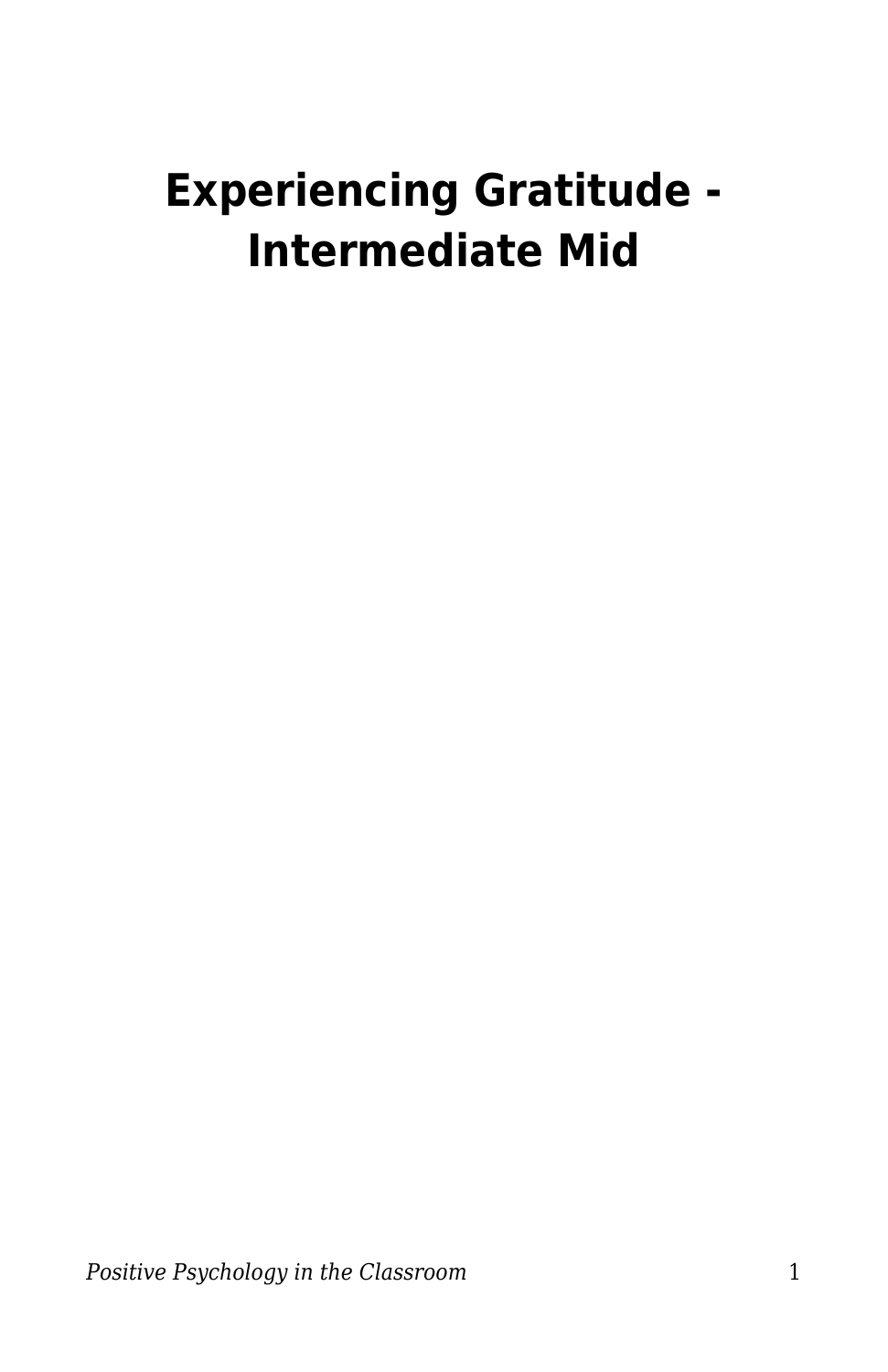## **Lesson Information**

#### **Positive Psychology Learning Outcomes**

Students will...

- 1. recognize positive feelings through answering questions about the video.
- 2. experience and express positive feelings through talking about gratitude

#### **Language Learning Outcomes**

Students will...

- 1. make inferences.
- 2. predict what information will follow.
- 3. connect content to background knowledge.
- 4. narrate/describe in all major time frames about familiar and general topics.
- 5. use organizational patterns when speaking.

#### **Materials Needed**

- [Bear Does Laundry Samsung Washing Machine Commercial](https://www.youtube.com/watch?v=WjqiU5FgsYc) [\(funny\)](https://www.youtube.com/watch?v=WjqiU5FgsYc)
- [The Present OFFICIAL](https://youtu.be/WjqiU5FgsYc)

### **Overview**

Explain to students that we will be talking about gratitude, watching a video, learning vocabulary, and sharing an experience about gratitude.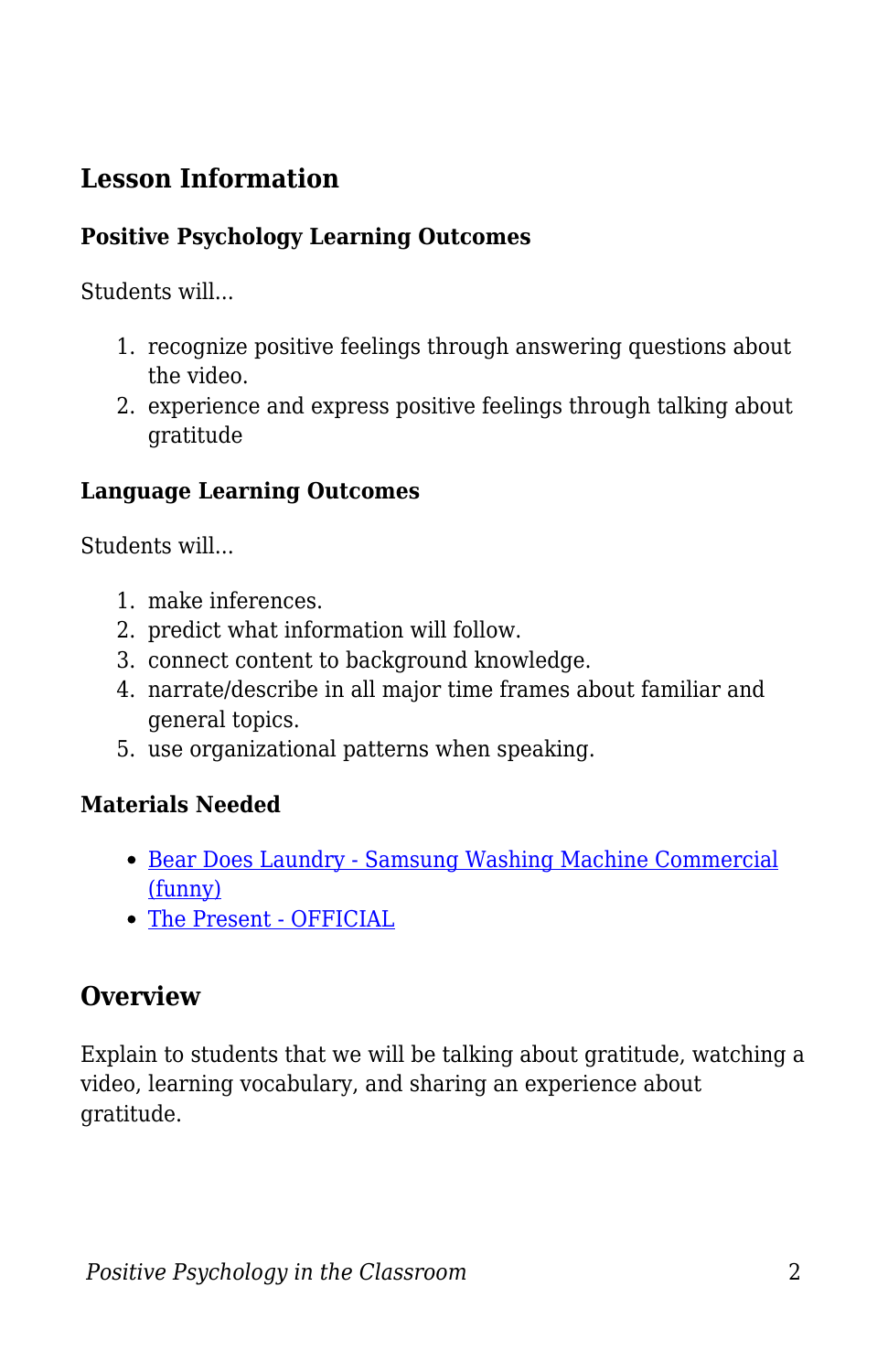## **Activate Background Information**

Ask the students:

- What is gratitude?
- When do you experience gratitude?
- What does gratitude mean to you?
- What are some ways to express gratitude?

Inferences and Predictions. What are they? What do we need in order to make predictions?

- Based on prior knowledge and experience.
- Based on the information we already have.

# **Activity 1: Listening/Speaking**

Watch the following video as a class, stopping it a few times to ask the students:

• What do you think will happen next?

Practice making predictions.

[Bear Does Laundry - Samsung Washing Machine Commercial \(funny\)](https://www.youtube.com/watch?v=WjqiU5FgsYc)

<https://youtu.be/993ForRDhwI>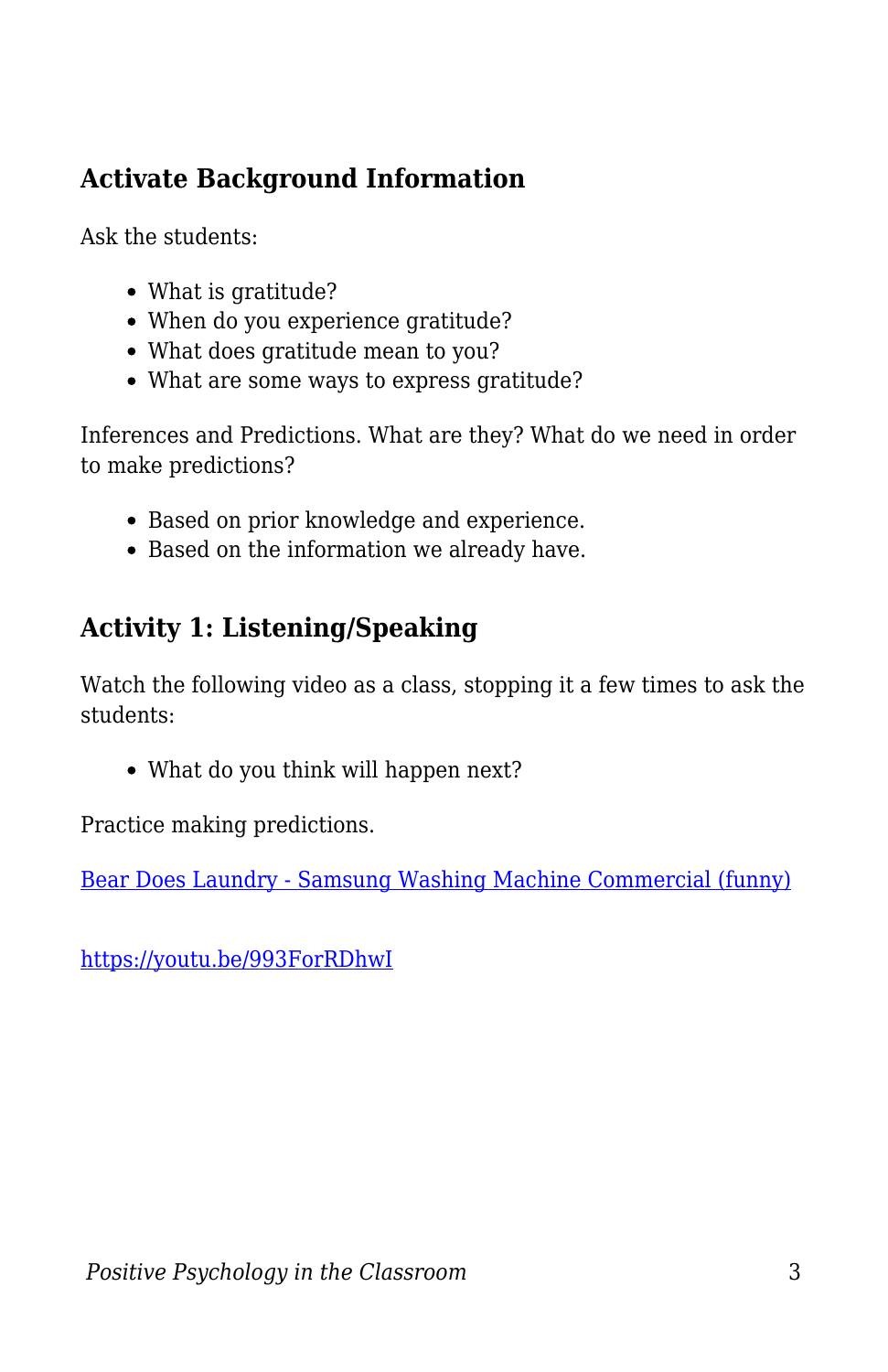## **Activity 2: Listening/Speaking**

Have students watch this video for the following activity:

[The Present - OFFICIAL](https://youtu.be/WjqiU5FgsYc)

<https://youtu.be/WjqiU5FgsYc>

#### **Pre-Listening**

- Discuss the title of the video "The Present."
	- What do you think the video will be about?
	- What do you think the speaker will talk about?

#### **During Listening**

Practice inferences and predictions with the video the same way you did in the section above.

#### **Post-Listening**

- What happened in the video?
- What were some things that surprised you? Why?
- How did you feel about the video?
- Discuss with a partner and then as a class.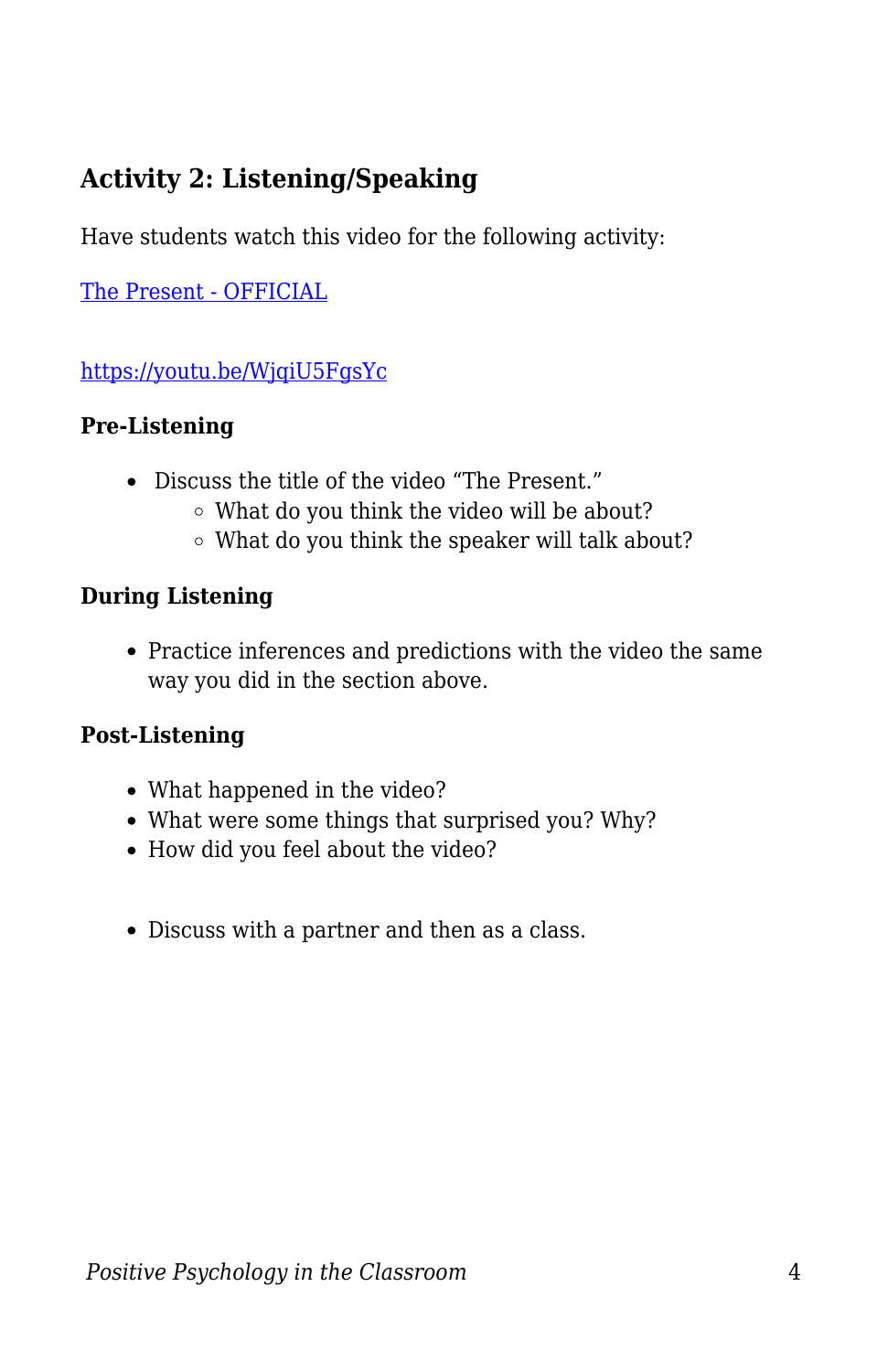## **Activity 3: Listening/Speaking**

*Past tense:* Give a brief review on how to conjugate verbs in the past tense by playing a matching game.

- Patterns/Chunks/Phrases:
	- $\circ$  I am/was pleased that
	- $\circ$  I am/was happy that
	- $\circ$  I am/was delighted that
	- I feel/felt fortunate that
	- I feel/felt satisfied because
	- I feel/felt relieved because
	- I feel/felt lucky that
- Ask the question again:
	- $\circ$  How did you feel about the video?
- Have students answer using the above phrases/chunks.

## **Activity 4: Speaking**

Have students share a personal experience with a partner about gratitude in the past. Remember to use past tense and some of the above phrases.

- Teacher models sharing an experience first.
	- Describe what happened.
		- How did you feel?
		- How did the other person feel?
- Have one or two students share with the class.
- Have students share with a partner three things they found interesting in our lesson today.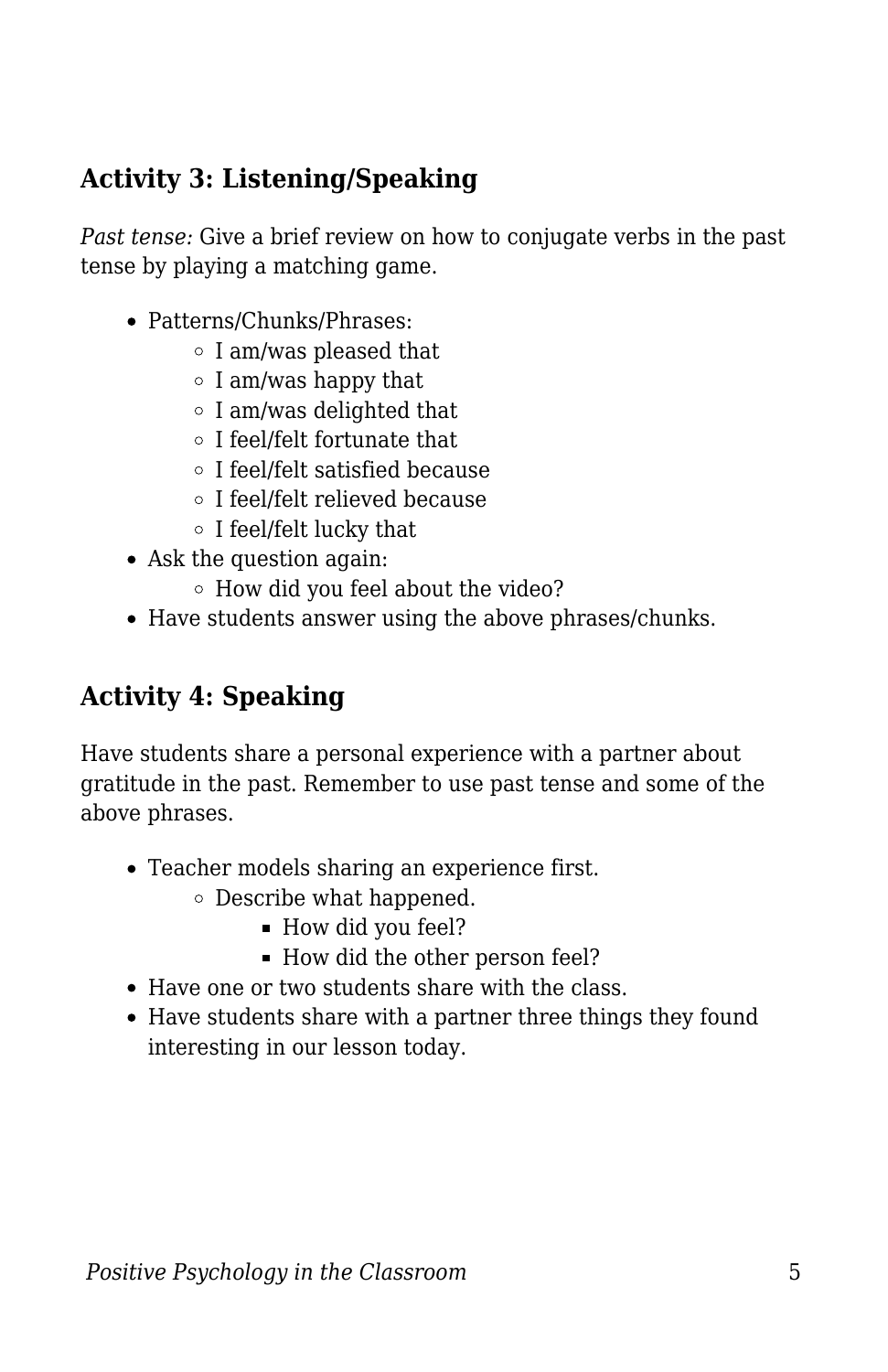## **Homework**

Write down or share with someone three things you are grateful for today.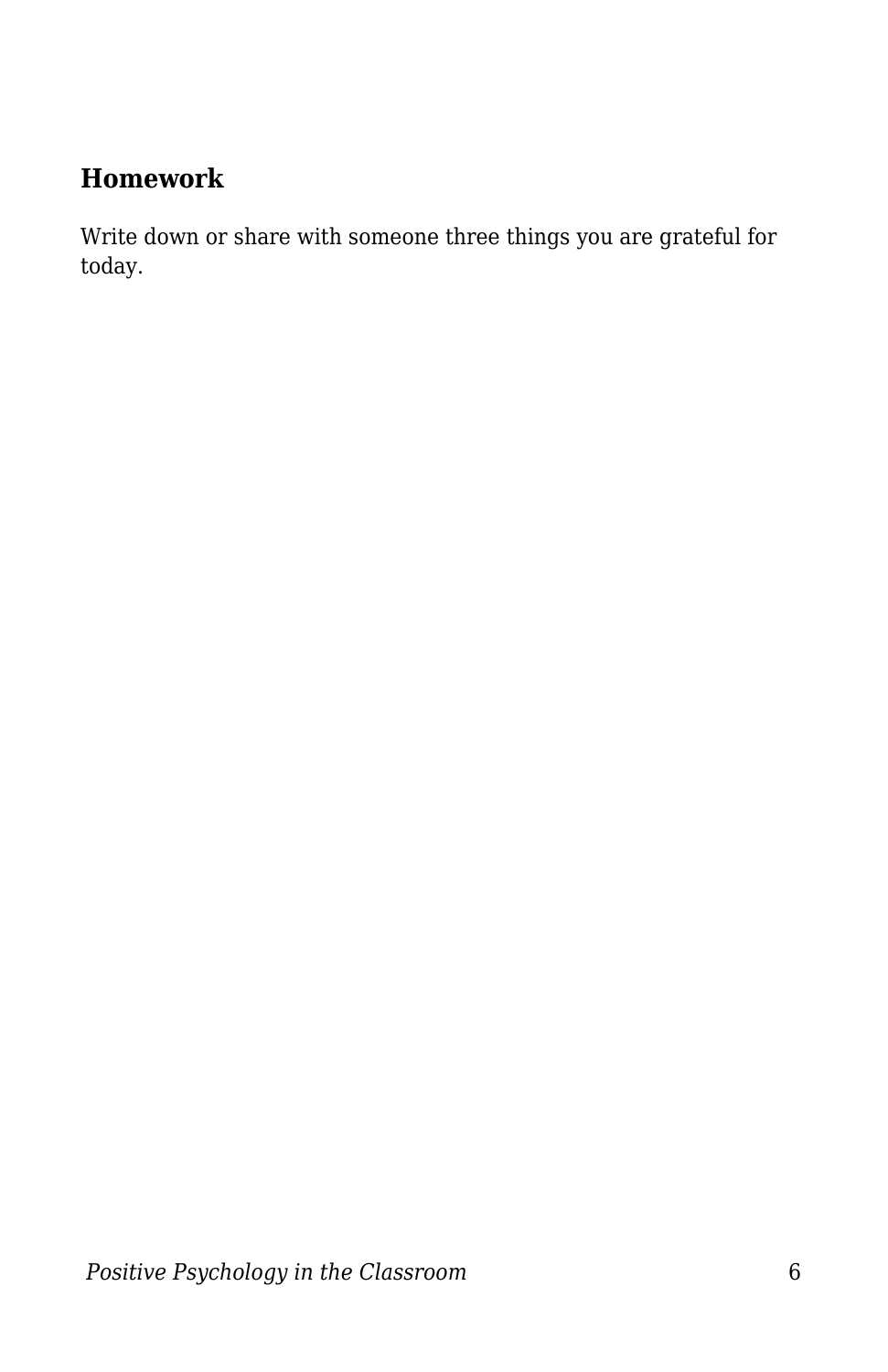## **Follow-up**

#### **Tuesday:**

Write a thank-you note to the anonymous donor that gave each student \$200. Explain what a thank-you note looks like and take some time for the students to write their notes. Please bring those to the office before Wednesday at 3pm. They will be bound in a book, so doing this on normal paper would work great.

#### **Wednesday:**

Elder Joseph B. Wirthlin said, "*Gratitude is a mark of a noble soul an a refined character. We like to be around those who are grateful. They tend to brighten all around them. They make others feel better about themselves. They tend to be more humble, more joyful, more likable." (retrieved from [https://edtechbooks.org/-wFVM](https://www.dailymormonthoughts.com/2015/11/joseph-b-wirthlin-on-living-in-gratitude.html)*

Read this quote as a class and think of a person in your life that is an example of that. Share with a partner. It can be a story or a description of the person or how you feel when you are around that person and why (Teacher models first).

#### **Thursday:**

Read the following proverb with the class.

"Feeling gratitude and not expressing it is like wrapping a present and not giving it."

- Do you agree or disagree? Talk with a partner.
- What should we do if we get a gift that we don't like?